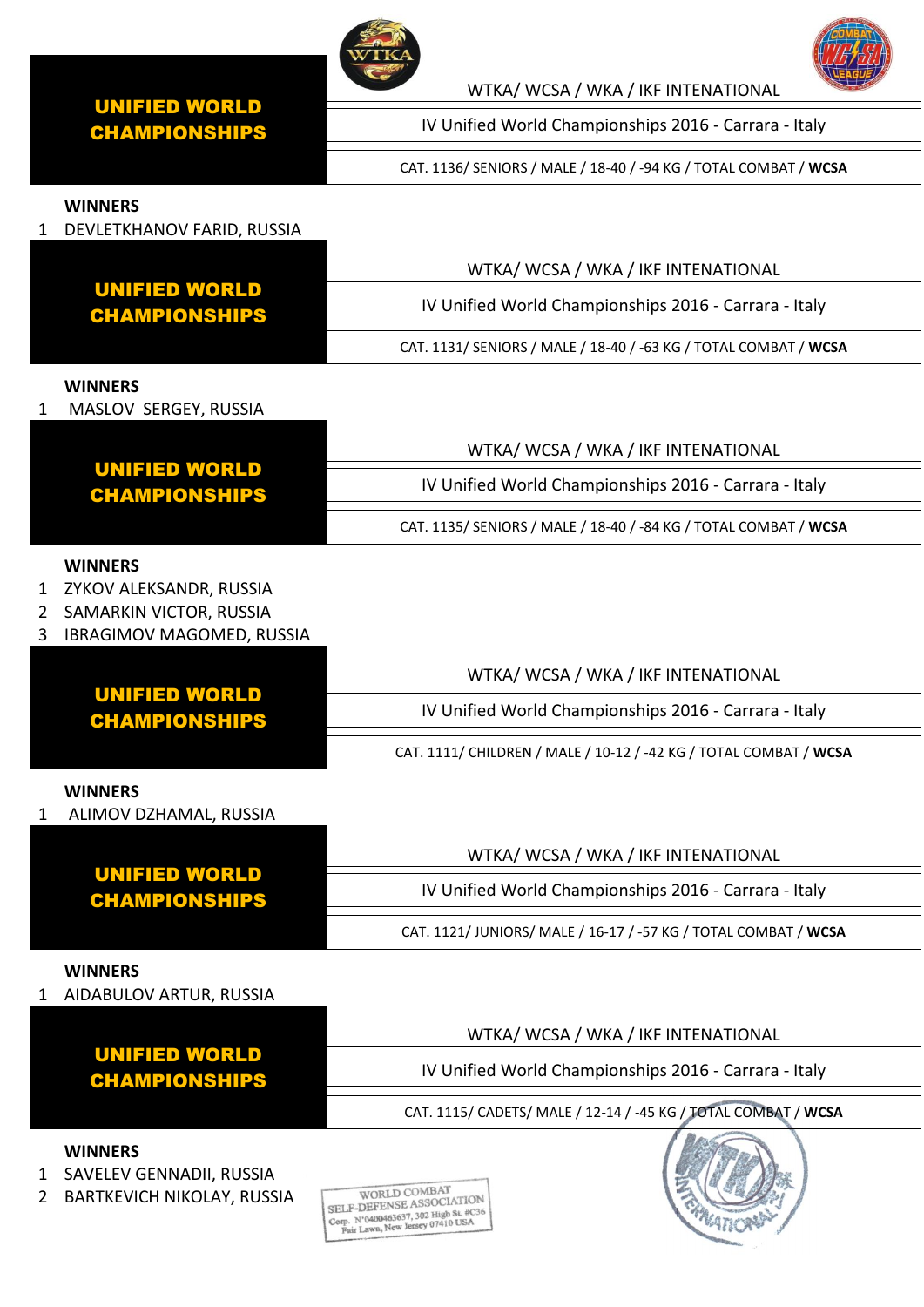

WTKA/ WCSA / WKA / IKF INTENATIONAL

IV Unified World Championships 2016 - Carrara - Italy

CAT. 1116/ CADETS/ MALE / 13-15 / -52 KG / TOTAL COMBAT / **WCSA**

# **WINNERS**

- 1 VASILEV ROMAN, RUSSIA
- 2 SAVITSKII DMITRIY, RUSSIA
- 3 EMIRBEKOV MARAT, RUSSIA

|                       |                                                                                                                                                                                                                     | WTKA/WCSA/WKA/IKFINTENATIONAL                                     |
|-----------------------|---------------------------------------------------------------------------------------------------------------------------------------------------------------------------------------------------------------------|-------------------------------------------------------------------|
|                       | <b>UNIFIED WORLD</b><br><b>CHAMPIONSHIPS</b>                                                                                                                                                                        | IV Unified World Championships 2016 - Carrara - Italy             |
|                       |                                                                                                                                                                                                                     | CAT. 9042/ CADETS/ MALE / 12-14 / -37 KG / TOTAL COMBAT / WCSA    |
| $\mathbf 1$<br>2<br>3 | <b>WINNERS</b><br>DOROFEEV STANISLAV, RUSSIA<br>BARTKEVICH NIKOLAY, RUSSIA<br>BARBOYANOV ANDREY, RUSSIA                                                                                                             |                                                                   |
|                       |                                                                                                                                                                                                                     | WTKA/WCSA/WKA/IKFINTENATIONAL                                     |
|                       | <b>UNIFIED WORLD</b><br><b>CHAMPIONSHIPS</b>                                                                                                                                                                        | IV Unified World Championships 2016 - Carrara - Italy             |
|                       |                                                                                                                                                                                                                     | CAT. 1110/ CHILDREN / MALE / 10-12 / -37 KG / TOTAL COMBAT / WCSA |
| 1<br>2                | <b>WINNERS</b><br><b>TROITSKIY EGOR, RUSSIA</b><br>SHEVALDOV MAKSIM, RUSSIA                                                                                                                                         |                                                                   |
|                       |                                                                                                                                                                                                                     | WTKA/ WCSA / WKA / IKF INTENATIONAL                               |
|                       | <b>UNIFIED WORLD</b><br><b>CHAMPIONSHIPS</b>                                                                                                                                                                        | IV Unified World Championships 2016 - Carrara - Italy             |
|                       |                                                                                                                                                                                                                     | CAT. 1109/ CHILDREN / MALE / 9-10 / -32 KG / TOTAL COMBAT / WCSA  |
| $1\,$<br>2            | <b>WINNERS</b><br>DOKUCHAEV DMITRII, RUSSIA<br>SHAROYAN VARTAN, RUSSIA                                                                                                                                              |                                                                   |
|                       |                                                                                                                                                                                                                     | WTKA/ WCSA / WKA / IKF INTENATIONAL                               |
|                       | <b>UNIFIED WORLD</b><br><b>CHAMPIONSHIPS</b>                                                                                                                                                                        | IV Unified World Championships 2016 - Carrara - Italy             |
|                       |                                                                                                                                                                                                                     | CAT. 1101/ CHILDREN / MALE / 7-9 / -26 KG / TOTAL COMBAT / WCSA   |
| 1<br>2<br>3           | <b>WINNERS</b><br>KOZIN MATVEI, RUSSIA<br>KULIBABA STEPAN, RUSSIA<br>TOROPOV DEMYAN, RUSSIA<br>WORLD COMBAT<br>SELF-DEFENSE ASSOCIATION<br>Corp. N'0400463637, 302 High St. #C36<br>Fair Lawn, New Jersey 07410 USA |                                                                   |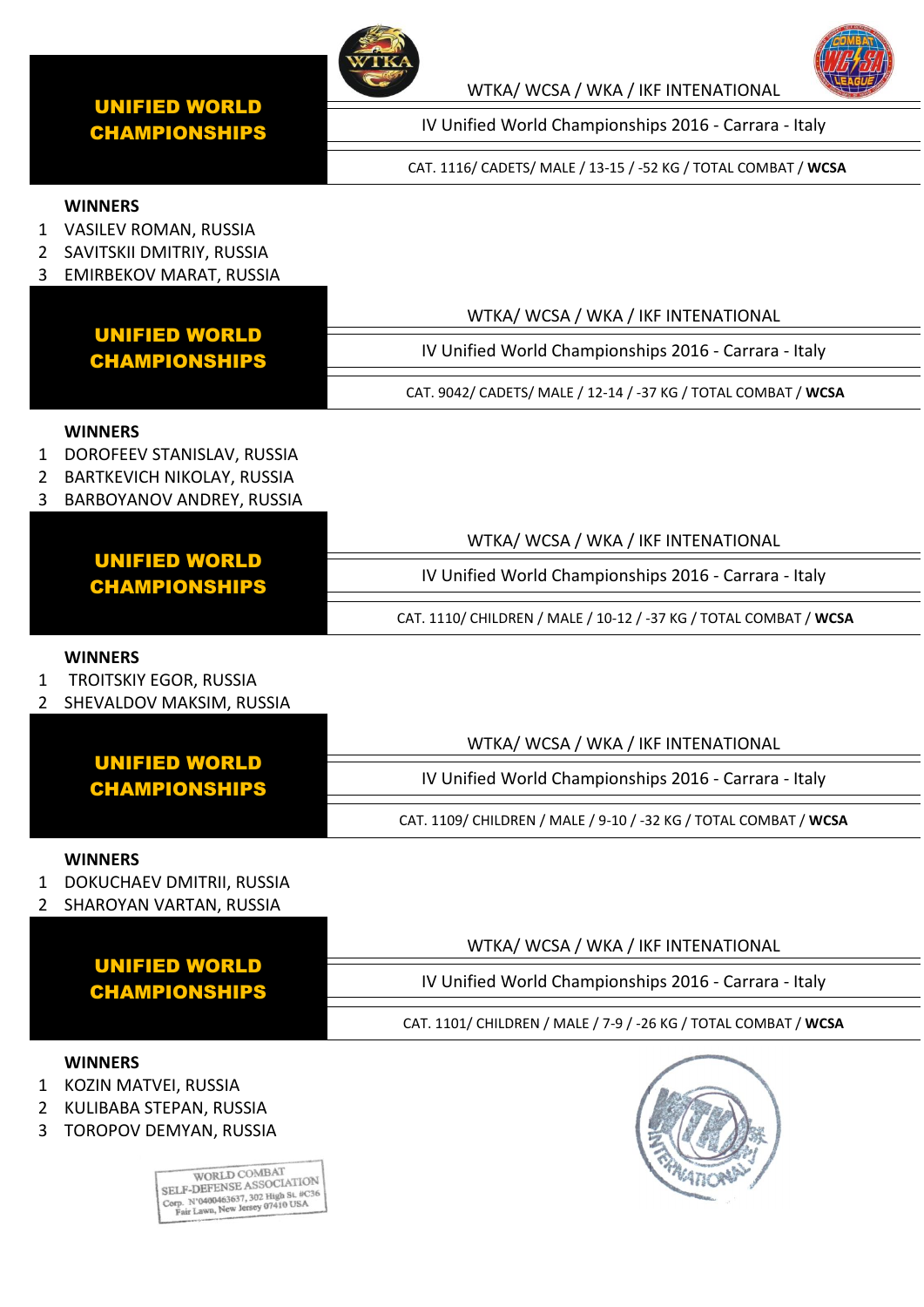



IV Unified World Championships 2016 - Carrara - Italy

CAT. 9085/ SENIORS/ MALE/ 18-40 / -75 KG / FREE COMBAT / **WCSA**

# **WINNERS**

1 SHPEDT IVAN, RUSSIA 2 GOLOPAPA DANIIL, RUSSIA WTKA/ WCSA / WKA / IKF INTENATIONAL UNIFIED WORLD IV Unified World Championships 2016 - Carrara - Italy CHAMPIONSHIPS CAT. 9086/ SENIORS/ MALE/ 18-40 / -81 KG / FREE COMBAT / **WCSA WINNERS** 1 SAMARKIN VICTOR, RUSSIA WTKA/ WCSA / WKA / IKF INTENATIONAL UNIFIED WORLD IV Unified World Championships 2016 - Carrara - Italy CHAMPIONSHIPS CAT. 9037/ SENIORS/ MALE/ 18-40 / +90 KG / SAFE/POINT COMBAT / **WCSA WINNERS** 3 GADZHIMAGOMEDOV MAGOMED, RUSSIA WTKA/ WCSA / WKA / IKF INTENATIONAL UNIFIED WORLD IV Unified World Championships 2016 - Carrara - Italy CHAMPIONSHIPS CAT. 9036/ SENIORS/ MALE/ 18-40 / -90 KG / SAFE/POINT COMBAT / **WCSA WINNERS** 1 ZYKOV ALEKSANDR, RUSSIA WORLD COMBAT WORLD COMBATION<br>SELF-DEFENSE ASSOCIATION 2 DEVLETKHANOV FARID, RUSSIA SELF-DEFENSE ASSOCIATION

#### UNIFIED WORLD CHAMPIONSHIPS WTKA/ WCSA / WKA / IKF INTENATIONAL IV Unified World Championships 2016 - Carrara - Italy CAT. 9034/ SENIORS/ MALE/ 18-40 / -75 KG / SAFE/POINT COMBAT / **WCSA**

# **WINNERS**

1 BATSUN DENIS, RUSSIA

UNIFIED WORLD CHAMPIONSHIPS WTKA/ WCSA / WKA / IKF INTENATIONAL IV Unified World Championships 2016 - Carrara - Italy CAT. 9033/ SENIORS/ MALE/ 18-40 / -69 KG / SAFE/POINT COMBAT / **WCSA**

# **WINNERS**

2 MASLOV SERGEY, RUSSIA

3 LEBEDEV VITALII, RUSSIA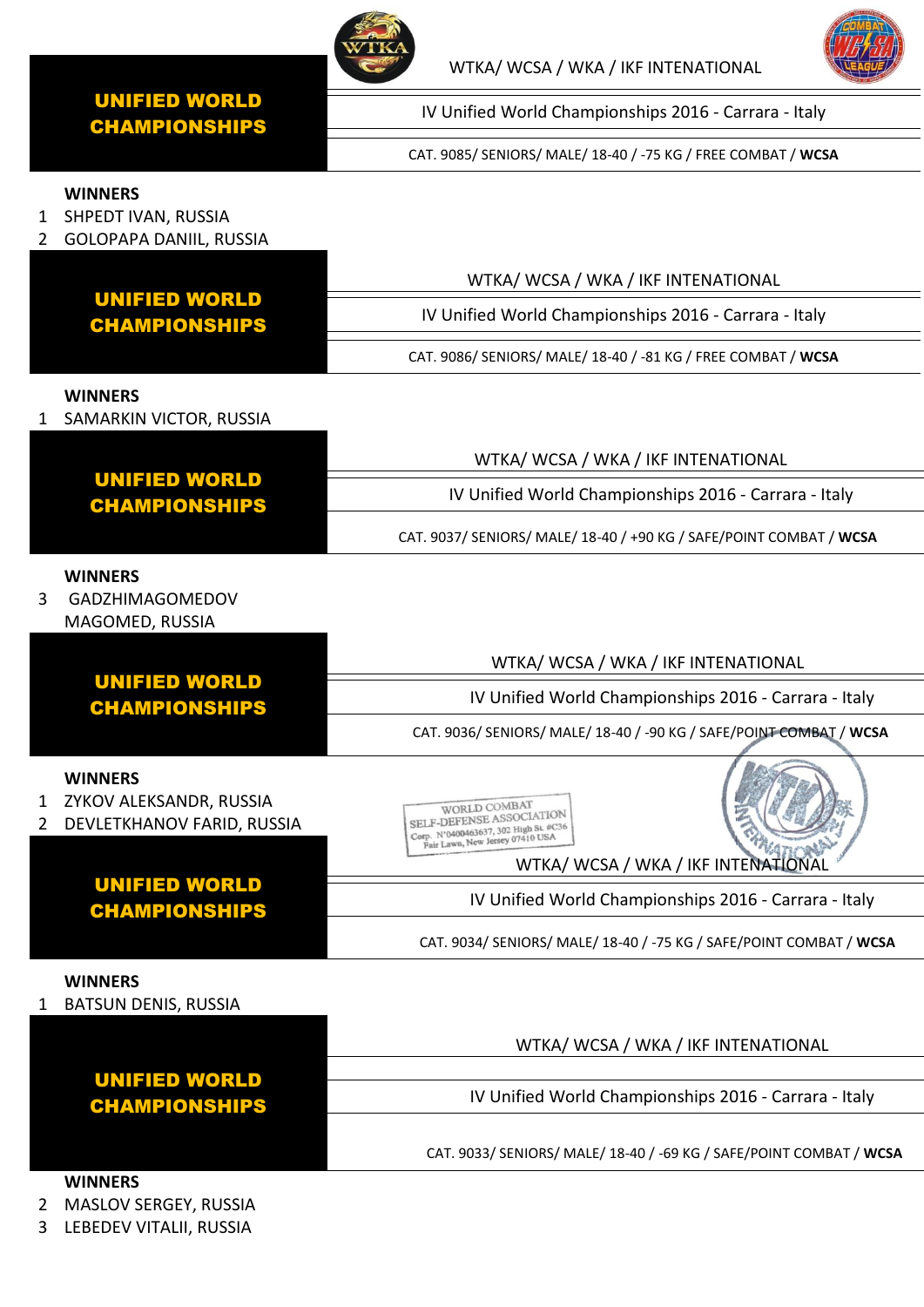

WTKA/ WCSA / WKA / IKF INTENATIONAL

IV Unified World Championships 2016 - Carrara - Italy

CAT. 9023/ JUNIORS/ MALE/ 15-17 / -51 KG / SAFE/POINT COMBAT / **WCSA**

#### **WINNERS**

- 1 SAVITSKII DMITRII, RUSSIA
- 2 VASILEV ROMAN, RUSSIA

|                                       | WTKA/WCSA/WKA/IKFINTENATIONAL                                       |
|---------------------------------------|---------------------------------------------------------------------|
| UNIFIED WORLD<br><b>CHAMPIONSHIPS</b> | IV Unified World Championships 2016 - Carrara - Italy               |
|                                       | CAT. 9027/ JUNIORS/ MALE/ 14-16 / -80 KG / SAFE/POINT COMBAT / WCSA |

#### **WINNERS**

- 1 GOLOPAPA DANIIL, RUSSIA
- 2 BORISOV EGOR, RUSSIA

|                                       | WTKA/WCSA/WKA/IKFINTENATIONAL                                        |
|---------------------------------------|----------------------------------------------------------------------|
| <b>UNIFIED WORLD</b><br>CHAMPIONSHIPS | IV Unified World Championships 2016 - Carrara - Italy                |
|                                       | CAT. 9015/ CHILDREN/ MALE/ 10-12 / -40 KG / SAFE/POINT COMBAT / WCSA |

#### **WINNERS**

- 1 BARBOIANOV ANDREI, RUSSIA
- 2 ALIMOV DZHAMAL, RUSSIA

|                                       | WTKA/WCSA/WKA/IKFINTENATIONAL                                      |
|---------------------------------------|--------------------------------------------------------------------|
| <b>UNIFIED WORLD</b><br>CHAMPIONSHIPS | IV Unified World Championships 2016 - Carrara - Italy              |
|                                       | CAT. 9006/ CHILDREN/ MALE/ 7-9 / -30 KG / SAFE/POINT COMBAT / WCSA |

#### **WINNERS**

- 1 KOZIN MATVEI, RUSSIA
- 2 TOROPOV DEMYAN, RUSSIA

|                                              | WTKA/WCSA/WKA/IKFINTENATIONAL                                     |
|----------------------------------------------|-------------------------------------------------------------------|
| <b>UNIFIED WORLD</b><br><b>CHAMPIONSHIPS</b> | IV Unified World Championships 2016 - Carrara - Italy             |
|                                              | CAT. 9059/ CADETS / MALE / 12-14 / - 64 KG / MIX WRESTLING / WCSA |

# **WINNERS**

- 1 SHERIFOV SHAMIL, RUSSIA
- 2 BORISOV EGOR, RUSSIA

 $\begin{tabular}{c} \multicolumn{2}{c}{\textbf{WORLD COMBAT}}\\ \textbf{SELECT-DEFENSE ASSOCIATION}\\ \textbf{Copy. N'0400463637, 302 High St. #C36\\ \textbf{Far Lawn, New Jersey 07410 USA} \end{tabular}$ 



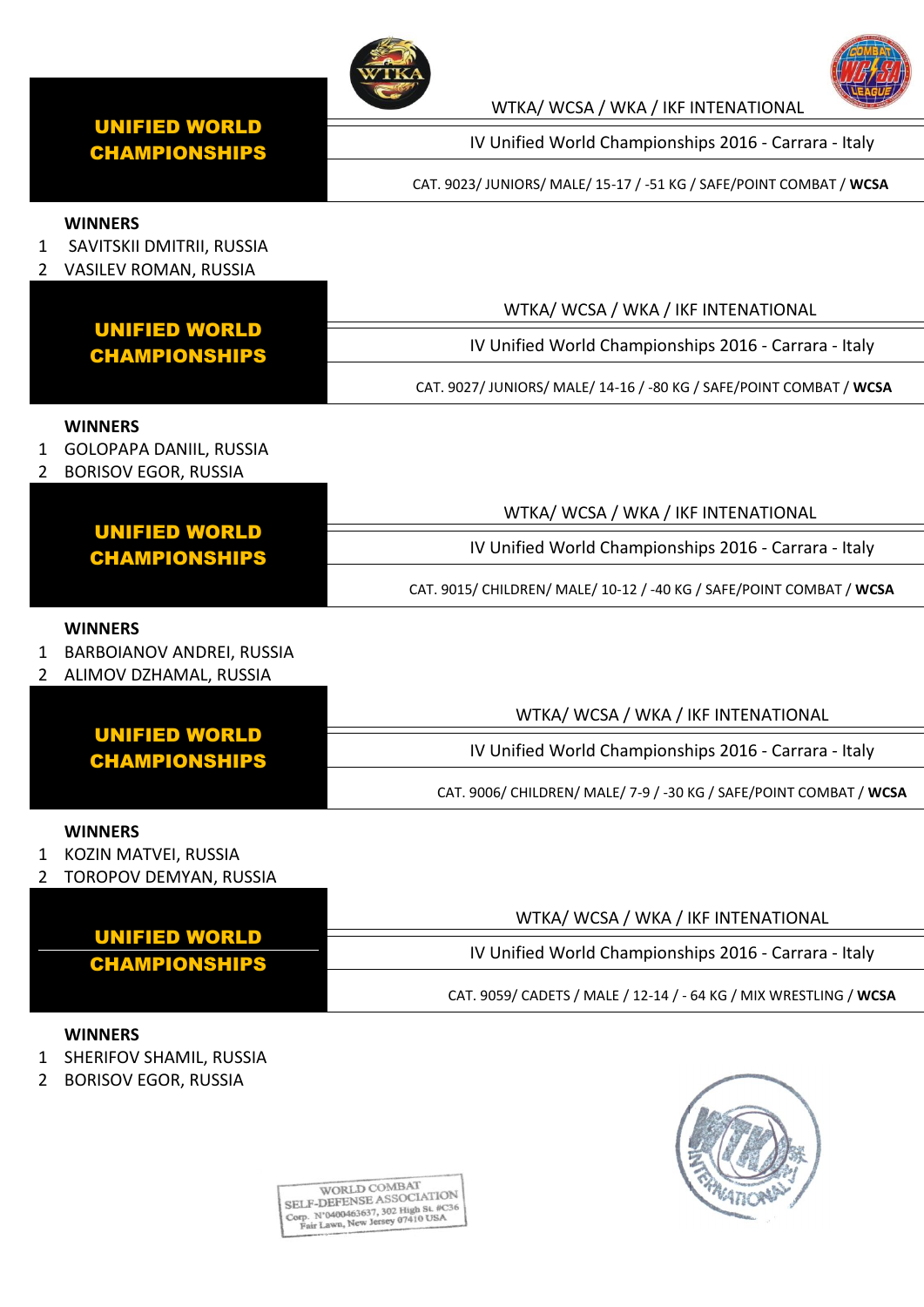



IV Unified World Championships 2016 - Carrara - Italy

WTKA/ WCSA / WKA / IKF INTENATIONAL

CAT. 9056/ CADETS / MALE / 12-14 / - 45 KG / MIX WRESTLING / **WCSA**

#### **WINNERS**

- 1 DOROFEEV STANISLAV, RUSSIA
- 2 SAVELEV GENNADII, RUSSIA
- 3 BARTKEVICH NIKOLAY, RUSSIA

|                     | <b>UNIFIED WORLD</b><br><b>CHAMPIONSHIPS</b>                                                       | WTKA/ WCSA / WKA / IKF INTENATIONAL                                         |
|---------------------|----------------------------------------------------------------------------------------------------|-----------------------------------------------------------------------------|
|                     |                                                                                                    | IV Unified World Championships 2016 - Carrara - Italy                       |
|                     |                                                                                                    | CAT. 9010/ CHILDREN/ MALE/ 10-11 / -34 KG / SAFE/POINT COMBAT / WCSA        |
| $\overline{2}$<br>3 | <b>WINNERS</b><br>1 SHEVALDOV MAKSIM, RUSSIA<br>ZHILTSOV ANDREI, RUSSIA<br>SHAROYAN VARTAN, RUSSIA |                                                                             |
|                     |                                                                                                    | WTKA/WCSA/WKA/IKFINTENATIONAL                                               |
|                     | <b>UNIFIED WORLD</b><br><b>CHAMPIONSHIPS</b>                                                       | IV Unified World Championships 2016 - Carrara - Italy                       |
|                     |                                                                                                    | CAT. 1094/ SENIORS/ MALE/ 18-40 / -76 KG / MMA-FULL (MIX-COMBAT, UFC rules) |
| 1<br>2              | <b>WINNERS</b><br>SHPEDT IVAN, RUSSIA<br>SHUGAIBOV MAKHACH, RUSSIA                                 |                                                                             |
|                     |                                                                                                    | WTKA/ WCSA / WKA / IKF INTENATIONAL                                         |
|                     | <b>UNIFIED WORLD</b><br><b>CHAMPIONSHIPS</b>                                                       | IV Unified World Championships 2016 - Carrara - Italy                       |
|                     |                                                                                                    | CAT. 1095/ SENIORS/ MALE/ 18-40 / -83 KG / MMA-FULL (MIX-COMBAT, UFC rules) |
| 1                   | <b>WINNERS</b><br>IBNUKHAZHAROV KHALIL, RUSSIA                                                     |                                                                             |
|                     |                                                                                                    | WTKA/ WCSA / WKA / IKF INTENATIONAL                                         |
|                     | <b>UNIFIED WORLD</b><br><b>CHAMPIONSHIPS</b>                                                       | IV Unified World Championships 2016 - Carrara - Italy                       |
|                     |                                                                                                    | CAT. 1096/ SENIORS/ MALE/ 18-40 / -91 KG / MMA-FULL(MIX-COMBAT, UFC rules)  |

### **WINNERS**

1 GADZHIMAGOMEDOV MAGOMED, RUSSIA



 $\begin{array}{c} \text{WORDD COMBAT} \\ \text{SELF-DEFFENSE ASSOCIATION} \\ \text{Comp. N'0400463637, 302 High St. #C36} \\ \text{Pair Lawn, New Jersey 07410 USA} \end{array}$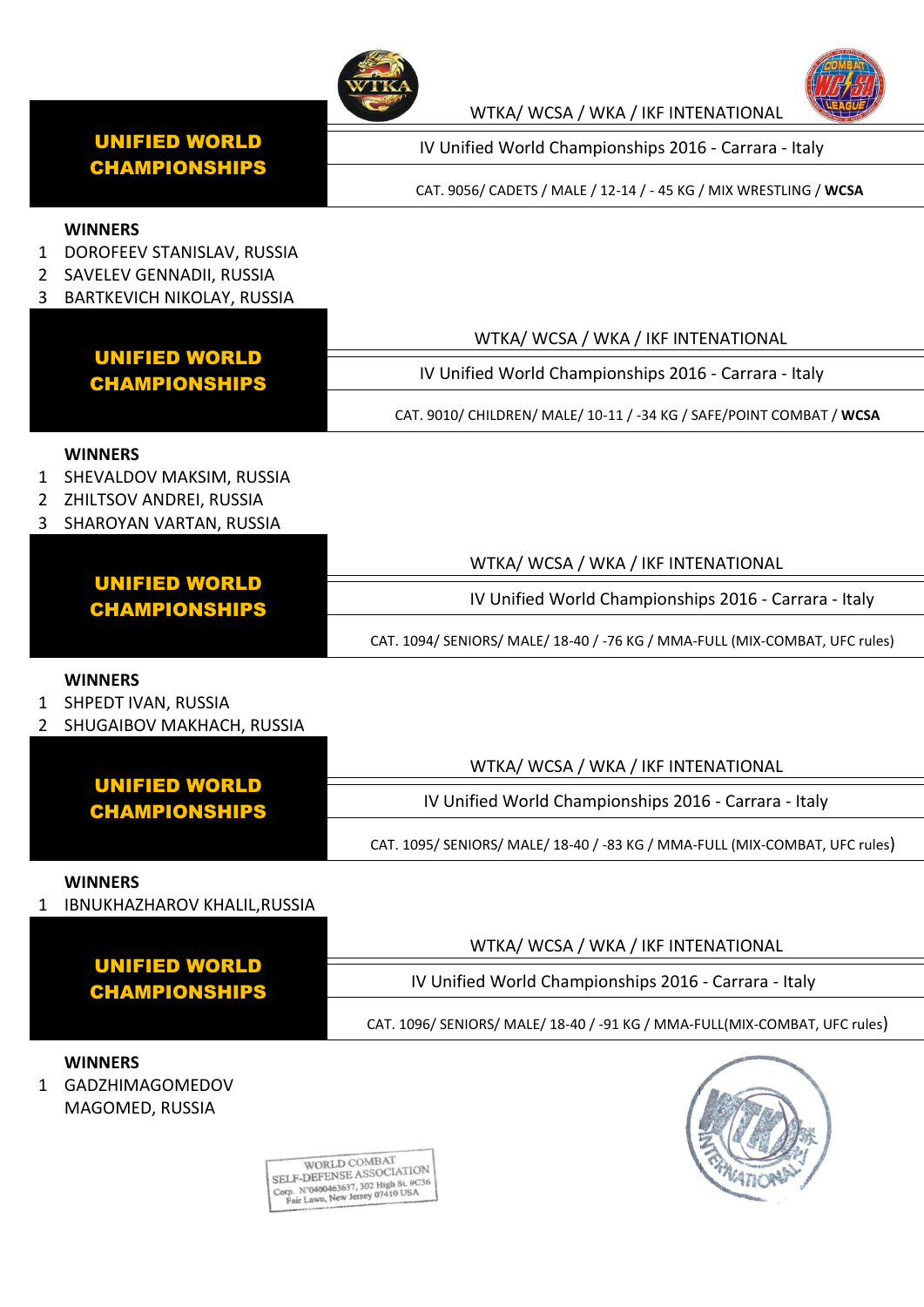



IV Unified World Championships 2016 - Carrara - Italy

CAT. 1092/ SENIORS/ MALE/ 18-40 / -65 KG / MMA-FULL (MIX-COMBAT, UFC rules)

## **WINNERS**

2 MASLOV SERGEY, RUSSA

|                                                  | WTKA/ WCSA / WKA / IKF INTENATIONAL                                           |
|--------------------------------------------------|-------------------------------------------------------------------------------|
| <b>UNIFIED WORLD</b><br><b>CHAMPIONSHIPS</b>     | IV Unified World Championships 2016 - Carrara - Italy                         |
|                                                  | CAT. 1098/ SENIORS/ FEMALE/ 18-40 / -60 KG / MMA-FULL (MIX-COMBAT, UFC rules) |
| <b>WINNERS</b><br>KACHUR ANASTASIYA, RUSSIA      |                                                                               |
|                                                  | WTKA/ WCSA / WKA / IKF INTENATIONAL                                           |
| <b>UNIFIED WORLD</b><br><b>CHAMPIONSHIPS</b>     | IV Unified World Championships 2016 - Carrara - Italy                         |
|                                                  | CAT. 1059/JUNIORS/MALE/15-17 / +60 KG / SUBMISSION-WRESTLING                  |
| <b>WINNERS</b><br><b>GOLOPAPA DANIIL, RUSSIA</b> |                                                                               |
|                                                  | WTKA/WCSA/WKA/IKFINTENATIONAL                                                 |
| <b>UNIFIED WORLD</b><br><b>CHAMPIONSHIPS</b>     | IV Unified World Championships 2016 - Carrara - Italy                         |
|                                                  | CAT. 1058/JUNIORS/MALE/15-17 / - 60 KG / SUBMISSION-WRESTLING                 |
| <b>WINNERS</b><br>1 AIDABULOV ARTUR, RUSSIA      |                                                                               |
|                                                  | WTKA/ WCSA / WKA / IKF INTENATIONAL                                           |
| <b>UNIFIED WORLD</b><br><b>CHAMPIONSHIPS</b>     | IV Unified World Championships 2016 - Carrara - Italy                         |
|                                                  | CAT. 1064/ SENIORS/ MALE/ 18-40 / - 76 KG / SUBMISSION-WRESTLING              |
| <b>WINNERS</b><br>SHUGAIBOV MAKHACH, RUSSIA<br>1 |                                                                               |
|                                                  | WTKA/ WCSA / WKA / IKF INTENATIONAL                                           |
| <b>UNIFIED WORLD</b><br><b>CHAMPIONSHIPS</b>     | IV Unified World Championships 2016 - Carrara - Italy                         |
|                                                  | CAT. 1070/ SENIORS/ MALE/ 18-40 / - 88 KG / SUBMISSION-WRESTLING              |

# **WINNERS**

1 IBNUKHAZHAROV KHALIL,RUSSIA

 $\begin{tabular}{c} \bf WORLD COMBAT \\ \bf SELF-DEFFENSE ASSOCIATION \\ \bf Comp. N'0400463637, 302 High St. #C36 \\ \hline Fair Lawn, New Jersey 07410 USA \end{tabular}$